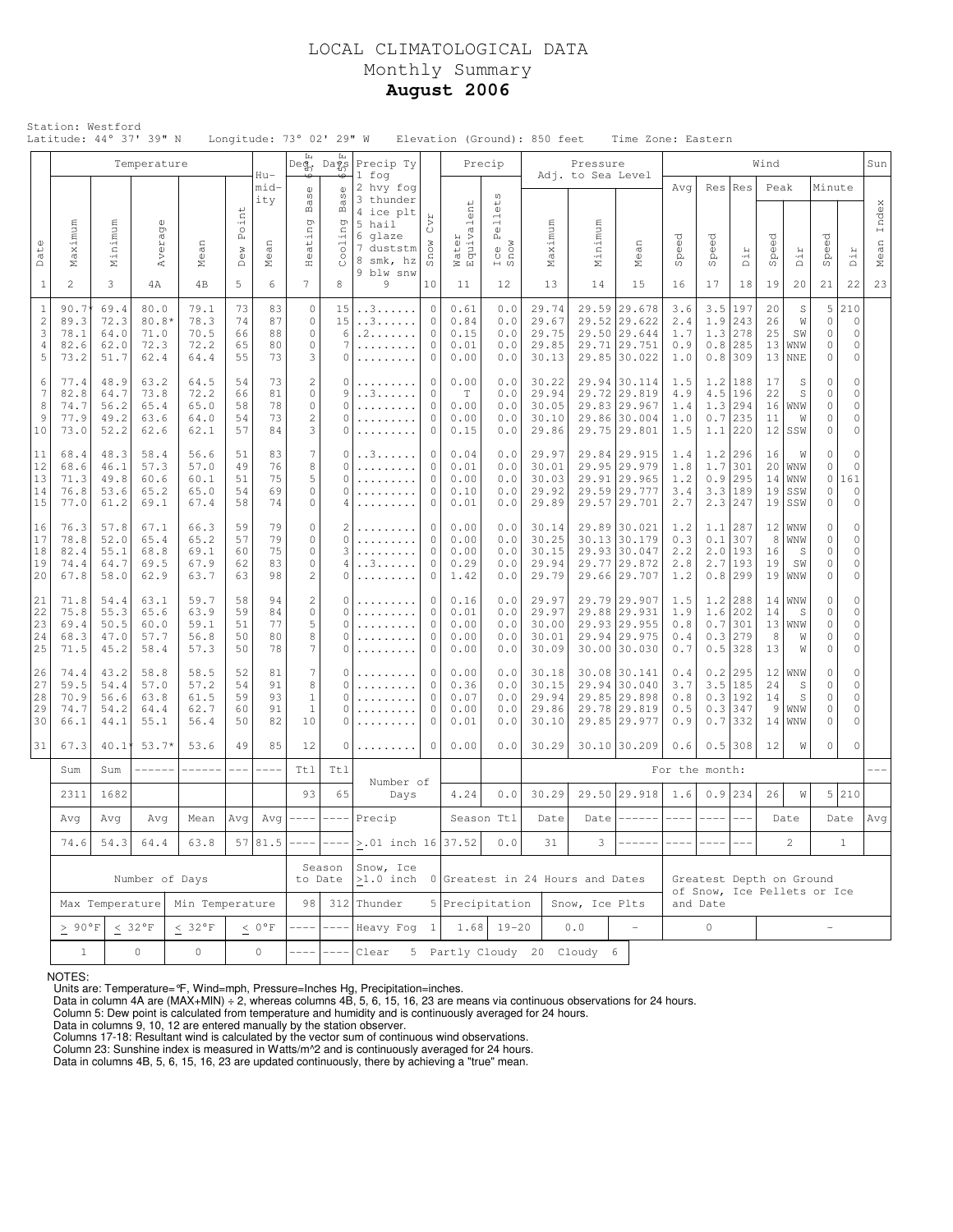# OBSERVATIONS AT 3-HOUR INTERVALS **August 2006: Westford**

|                                              |          | Wind                                                                 |                                                              |                                              |                                              |                                               |                                                                                              |                                                                                                                              |                                                                                  |          |                                                                      |                                                              | $\mathbb U$                                  |                                              |                                                              |                                                                       | Wind                                                                                 |                                                                                        |          |                                                                      |                                                              | $\mathbb O$                                  |                                              |                                                               |                                                                | Wind                                                                                                       |                                                                                                                     |  |  |
|----------------------------------------------|----------|----------------------------------------------------------------------|--------------------------------------------------------------|----------------------------------------------|----------------------------------------------|-----------------------------------------------|----------------------------------------------------------------------------------------------|------------------------------------------------------------------------------------------------------------------------------|----------------------------------------------------------------------------------|----------|----------------------------------------------------------------------|--------------------------------------------------------------|----------------------------------------------|----------------------------------------------|--------------------------------------------------------------|-----------------------------------------------------------------------|--------------------------------------------------------------------------------------|----------------------------------------------------------------------------------------|----------|----------------------------------------------------------------------|--------------------------------------------------------------|----------------------------------------------|----------------------------------------------|---------------------------------------------------------------|----------------------------------------------------------------|------------------------------------------------------------------------------------------------------------|---------------------------------------------------------------------------------------------------------------------|--|--|
| Hour                                         | Sunshine | Pressure                                                             | Rainfall<br>rate                                             | Temperature                                  | Point<br>Dew                                 | Humidity                                      | Direction                                                                                    | Speed                                                                                                                        | Gust                                                                             | Sunshine | Pressure                                                             | Rainfall<br>rate                                             | Temperatur                                   | Point<br><b>Dew</b>                          | Humidity                                                     | Direction                                                             | Speed                                                                                | Gust                                                                                   | Sunshine | Pressure                                                             | Rainfall<br>rate                                             | Temperatur                                   | Point<br>Dew                                 | Humidity                                                      | Direction                                                      | Speed                                                                                                      | Gust                                                                                                                |  |  |
|                                              |          |                                                                      |                                                              | AUG 01                                       |                                              |                                               |                                                                                              |                                                                                                                              |                                                                                  | AUG 02   |                                                                      |                                                              |                                              |                                              |                                                              |                                                                       |                                                                                      |                                                                                        |          | AUG 03                                                               |                                                              |                                              |                                              |                                                               |                                                                |                                                                                                            |                                                                                                                     |  |  |
| 01<br>04<br>07<br>10<br>13<br>16<br>19<br>22 |          | 29.73<br>29.74<br>29.74<br>29.71<br>29.69<br>29.62<br>29.61<br>29.63 | 0.01<br>0.03<br>0.00<br>0.00<br>0.00<br>0.00<br>0.00<br>0.00 | 71<br>70<br>69<br>77<br>85<br>90<br>87<br>84 | 70<br>69<br>69<br>73<br>77<br>80<br>75<br>72 | 96<br>97<br>100<br>87<br>76<br>71<br>67<br>69 | 00<br>18<br>20<br>18<br>18<br>18<br>20<br>22                                                 | 0<br>$1\,$<br>7<br>5<br>6<br>4<br>4<br>4                                                                                     | $\circ$<br>5<br>12<br>16<br>14<br>13<br>10<br>12                                 |          | 29.65<br>29.61<br>29.67<br>29.65<br>29.64<br>29.56<br>29.60<br>29.57 | 0.00<br>0.00<br>0.00<br>0.00<br>0.00<br>0.00<br>0.00<br>0.00 | 75<br>79<br>74<br>83<br>89<br>79<br>80<br>73 | 73<br>73<br>73<br>75<br>78<br>76<br>71<br>71 | 95<br>80<br>95<br>79<br>71<br>92<br>74<br>93                 | 27 ا<br>20<br>20<br>27<br>27<br>20<br>27<br>0 <sub>0</sub>            | ı<br>$\mathsf S$<br>$\sqrt{2}$<br>$\,4\,$<br>3<br>3<br>5<br>$\circ$                  | 3<br>13<br>6<br>$\boldsymbol{7}$<br>8<br>11<br>11<br>$\overline{c}$                    |          | 29.50<br>29.53<br>29.60<br>29.66<br>29.69<br>29.70<br>29.70<br>29.74 | 0.00<br>0.00<br>0.00<br>0.01<br>0.00<br>0.00<br>0.00<br>0.00 | 74<br>74<br>65<br>65<br>74<br>76<br>75<br>64 | 71<br>71<br>64<br>65<br>69<br>69<br>66<br>63 | 91, 20<br>91<br>99<br>99<br>85<br>78<br>72<br>98              | 31<br>29<br>02<br>27<br>31<br>31<br>0 <sub>0</sub>             | 3<br>$\mathbf 1$<br>$\,1\,$<br>$\circ$<br>$\mathbb O$<br>$\overline{\mathbf{c}}$<br>$\circ$<br>$\mathbf 0$ | 76336<br>$\mathbf 1$<br>$\mathsf{O}\xspace$                                                                         |  |  |
|                                              |          |                                                                      |                                                              | AUG 04                                       |                                              |                                               |                                                                                              |                                                                                                                              |                                                                                  |          |                                                                      |                                                              | AUG 05                                       |                                              |                                                              |                                                                       |                                                                                      |                                                                                        |          |                                                                      |                                                              | AUG 06                                       |                                              |                                                               |                                                                |                                                                                                            |                                                                                                                     |  |  |
| 01<br>04<br>07<br>10<br>13<br>16<br>19<br>22 |          | 29.72<br>29.71<br>29.74<br>29.75<br>29.76<br>29.74<br>29.75<br>29.82 | 0.00<br>0.00<br>0.00<br>0.00<br>0.00<br>0.00<br>0.00<br>0.00 | 65<br>64<br>63<br>78<br>81<br>81<br>80<br>66 | 64<br>63<br>62<br>68<br>67<br>68<br>67<br>61 | 97<br>98<br>98<br>73<br>62<br>64<br>64<br>82  | 00<br>0 <sub>0</sub><br>0 <sub>0</sub><br>0 <sub>0</sub><br>24<br>31<br>22<br>0 <sub>0</sub> | 0<br>$\mathbb O$<br>0<br>0<br>0<br>$\mathbf 1$<br>$\mathbb O$<br>$\mathbb O$                                                 | $\mathbb O$<br>$\circ$<br>0<br>0<br>3<br>$\overline{7}$<br>5<br>0                |          | 29.87<br>29.92<br>30.00<br>30.05<br>30.05<br>30.06<br>30.08<br>30.12 | 0.00<br>0.00<br>0.00<br>0.00<br>0.00<br>0.00<br>0.00<br>0.00 | 64<br>61<br>58<br>66<br>71<br>73<br>70<br>54 | 60<br>56<br>53<br>55<br>55<br>55<br>55<br>52 | 87<br>82<br>84<br>68<br>58<br>53<br>59<br>94                 | , 00<br>22<br>02<br>33<br>29<br>29<br>02<br>0 <sup>0</sup>            | 0<br>$\mathbb O$<br>$\mathbb O$<br>$1\,$<br>$\sqrt{4}$<br>3<br>$\mathbf 0$<br>0      | 0<br>7<br>$\mathbf 1$<br>5<br>12<br>8<br>3<br>$\mathbb O$                              |          | 30.15<br>30.16<br>30.21<br>30.20<br>30.14<br>30.09<br>30.03<br>29.98 | 0.00<br>0.00<br>0.00<br>0.00<br>0.00<br>0.00<br>0.00<br>0.00 | 51<br>51<br>51<br>70<br>75<br>77<br>73<br>66 | 51<br>50<br>51<br>58<br>59<br>53<br>55<br>57 | 97<br>97<br>98<br>66<br>57<br>43<br>53<br>73                  | ,00<br>18<br>0 <sub>0</sub><br>20<br>24<br>11<br>18<br> 18     | $\mathbb O$<br>$\,1\,$<br>$\circ$<br>$\mathbf 1$<br>$\overline{4}$<br>$\mathbf{1}$<br>1<br>$\mathbf{1}$    | $\mathsf{O}\xspace$<br>3<br>$\circ$<br>$\overline{6}$<br>9<br>5<br>6<br>6                                           |  |  |
|                                              | AUG 07   |                                                                      |                                                              |                                              |                                              |                                               |                                                                                              |                                                                                                                              |                                                                                  |          | AUG 08                                                               |                                                              |                                              |                                              |                                                              |                                                                       |                                                                                      |                                                                                        |          | AUG 09                                                               |                                                              |                                              |                                              |                                                               |                                                                |                                                                                                            |                                                                                                                     |  |  |
| 01<br>04<br>07<br>10<br>13<br>16<br>19<br>22 |          | 29.91<br>29.86<br>29.86<br>29.84<br>29.78<br>29.74<br>29.78<br>29.80 | 0.00<br>0.00<br>0.00<br>0.00<br>0.00<br>0.00<br>0.00<br>0.00 | 70<br>69<br>68<br>74<br>79<br>80<br>71<br>66 | 61<br>63<br>65<br>68<br>70<br>71<br>65<br>65 | 83<br>82<br>73<br>74<br>83<br>96              | 72, 20<br>18<br>91 18<br>18<br>18<br>20<br>29<br>0 <sub>0</sub>                              | 6<br>6<br>6<br>7<br>7<br>$\sqrt{2}$<br>5<br>$\mathbf 0$                                                                      | 16<br>16<br>14<br>19<br>18<br>7<br>12<br>0                                       |          | 29.84<br>29.89<br>29.95<br>29.99<br>29.99<br>30.00<br>30.01<br>30.05 | 0.00<br>0.00<br>0.00<br>0.00<br>0.00<br>0.00<br>0.00<br>0.00 | 65<br>59<br>60<br>66<br>73<br>74<br>71<br>57 | 61<br>57<br>58<br>58<br>59<br>63<br>56<br>51 | 89<br>92<br>93<br>75<br>62<br>68<br>60<br>82                 | 129<br>04<br>29<br>0 <sub>0</sub><br>29<br>29<br>29<br>0 <sub>0</sub> | 1<br>$\mathbb O$<br>$\overline{4}$<br>0<br>3<br>$\mathbf 1$<br>$\sqrt{2}$<br>0       | 5<br>$\sqrt{2}$<br>8<br>3<br>8<br>5<br>7<br>$\mathbf{0}$                               |          | 30.06<br>30.08<br>30.10<br>30.09<br>30.02<br>29.94<br>29.90<br>29.89 | 0.00<br>0.00<br>0.00<br>0.00<br>0.00<br>0.00<br>0.00<br>0.00 | 55<br>51<br>51<br>68<br>75<br>77<br>73<br>60 | 52<br>50<br>51<br>55<br>57<br>57<br>55<br>55 | 91,00<br>97<br>98<br>62<br>55<br>50<br>54<br>83               | 0 <sub>0</sub><br>0 <sub>0</sub><br>24<br>29<br>20<br>20<br>22 | 0<br>$\mathbb O$<br>$\circ$<br>$\overline{4}$<br>$\mathbf 1$<br>3<br>$\mathbf 1$<br>$\mathbf 0$            | $\begin{matrix} 0 \\ 0 \end{matrix}$<br>$\circ$<br>$\boldsymbol{7}$<br>8<br>$\boldsymbol{7}$<br>6<br>$\overline{c}$ |  |  |
|                                              |          |                                                                      |                                                              | AUG 10                                       |                                              |                                               |                                                                                              |                                                                                                                              |                                                                                  |          |                                                                      |                                                              | AUG 11                                       |                                              |                                                              |                                                                       |                                                                                      |                                                                                        |          |                                                                      |                                                              | AUG 12                                       |                                              |                                                               |                                                                |                                                                                                            |                                                                                                                     |  |  |
| 01<br>04<br>07<br>10<br>13<br>16<br>19<br>22 |          | 29.85<br>29.83<br>29.80<br>29.79<br>29.75<br>29.77<br>29.79<br>29.82 | 0.00<br>0.00<br>0.00<br>0.00<br>0.00<br>0.00<br>0.00<br>0.00 | 59<br>57<br>59<br>70<br>73<br>65<br>64<br>57 | 53<br>52<br>52<br>61<br>60<br>62<br>58<br>57 | 84<br>79<br>65<br>90<br>83<br>99              | 82, 20<br>20<br>18<br>75 24<br>29<br>29<br>0 <sub>0</sub><br>00                              | $\begin{array}{c} 2 \\ 2 \\ 3 \end{array}$<br>$\overline{c}$<br>$\overline{c}$<br>$\mathbf{1}$<br>$\mathbb O$<br>$\mathbf 0$ | 5<br>5<br>$\boldsymbol{7}$<br>6<br>8<br>5<br>0<br>0                              |          | 29.84<br>29.87<br>29.92<br>29.93<br>29.94<br>29.91<br>29.94<br>29.96 | 0.00<br>0.00<br>0.00<br>0.00<br>0.00<br>0.00<br>0.00<br>0.00 | 51<br>50<br>49<br>60<br>64<br>66<br>58<br>51 | 50<br>49<br>49<br>52<br>53<br>51<br>50<br>51 | 97,00<br>98<br>99<br>75<br>66<br>58<br>73<br>98              | 0 <sub>0</sub><br>0 <sub>0</sub><br>33<br>27<br>29<br>15<br>09        | 0<br>0<br>0<br>$\mathbb O$<br>$\sqrt{2}$<br>3<br>$\mathbb O$<br>0                    | 0<br>3<br>$\overline{4}$<br>3<br>$\overline{7}$<br>10<br>$\overline{c}$<br>$\mathbf 1$ |          | 29.96<br>29.97<br>30.00<br>30.00<br>29.98<br>29.96<br>29.97<br>29.98 | 0.00<br>0.00<br>0.00<br>0.00<br>0.00<br>0.00<br>0.00<br>0.00 | 48<br>48<br>48<br>60<br>65<br>64<br>61<br>57 | 46<br>48<br>47<br>53<br>51<br>47<br>47<br>48 | 95,00<br>98<br>98<br>77<br>59<br>55<br>60<br>73 31            | 0 <sub>0</sub><br>02<br>29<br>29<br>29<br>31                   | 0<br>$\mathbb O$<br>$\mathbb O$<br>3<br>$6\,$<br>5<br>$\overline{c}$<br>$\overline{2}$                     | $\begin{array}{c} 0 \\ 0 \\ 2 \\ 7 \end{array}$<br>$1\,2$<br>16<br>10<br>5                                          |  |  |
|                                              |          |                                                                      |                                                              | AUG 13                                       |                                              |                                               |                                                                                              |                                                                                                                              |                                                                                  |          |                                                                      |                                                              | AUG 14                                       |                                              |                                                              |                                                                       |                                                                                      |                                                                                        |          |                                                                      |                                                              | AUG 15                                       |                                              |                                                               |                                                                |                                                                                                            |                                                                                                                     |  |  |
| 01<br>04<br>07<br>10<br>13<br>16<br>19<br>22 |          | 29.99<br>29.99<br>30.03<br>30.00<br>29.97<br>29.94<br>29.91<br>29.91 | 0.00<br>0.00<br>0.00<br>0.00<br>0.00<br>0.00<br>0.00<br>0.00 | 54<br>52<br>52<br>64<br>69<br>69<br>65<br>56 | 50<br>50<br>51<br>54<br>52<br>51<br>55<br>51 | 87<br>93<br>96<br>72                          | 100<br>0 <sub>0</sub><br>0 <sub>0</sub><br>29<br>53 31<br>53 29<br>69 00<br>83 00            | 0<br>$\mathbb O$<br>$\mathbb O$<br>1<br>3<br>3<br>0<br>0                                                                     | 0<br>$\mathbb O$<br>$\mathbf 0$<br>5<br>$\overline{7}$<br>10<br>$\mathbb O$<br>0 |          | 29.90<br>29.89<br>29.88<br>29.84<br>29.77<br>29.70<br>29.66<br>29.62 | 0.00<br>0.00<br>0.00<br>0.00<br>0.00<br>0.00<br>0.00<br>0.00 | 55<br>55<br>56<br>66<br>74<br>73<br>71<br>68 | 49<br>49<br>49<br>55<br>59<br>58<br>57<br>54 | 81,18<br>80<br>79<br>68<br>59<br>60 15<br>62 18<br>$62$   20 | 20<br>18<br> 18<br> 18                                                | $\overline{\mathbf{c}}$<br>3<br>3<br>6<br>3<br>$\sqrt{2}$<br>3<br>$\overline{4}$     | 5<br>7<br>7<br>12<br>8<br>7<br>$\overline{7}$<br>8                                     |          | 29.57<br>29.59<br>29.67<br>29.68<br>29.70<br>29.70<br>29.78<br>29.85 | 0.00<br>0.00<br>0.00<br>0.00<br>0.00<br>0.00<br>0.00<br>0.00 | 61<br>63<br>64<br>70<br>73<br>74<br>70<br>64 | 60<br>60<br>59<br>58<br>57<br>53<br>56<br>57 | 94,18<br>88<br>85<br>65<br>58<br>48 24<br>60 24<br>80 00      | 20<br>24<br>27<br>27                                           | 3<br>$\overline{\mathbf{c}}$<br>3<br>6<br>5<br>$\mathbf 1$<br>4<br>0                                       | $\begin{bmatrix} 1 \ 0 \\ 8 \\ 7 \end{bmatrix}$<br>12<br>10<br>$7\phantom{.0}$<br>11<br>$\circ$                     |  |  |
|                                              |          |                                                                      |                                                              | AUG 16                                       |                                              |                                               |                                                                                              |                                                                                                                              |                                                                                  | AUG 17   |                                                                      |                                                              |                                              |                                              |                                                              | AUG 18                                                                |                                                                                      |                                                                                        |          |                                                                      |                                                              |                                              |                                              |                                                               |                                                                |                                                                                                            |                                                                                                                     |  |  |
| 01<br>04<br>07<br>10<br>13<br>16<br>19<br>22 |          | 29.90<br>29.92<br>29.98<br>30.04<br>30.03<br>30.05<br>30.08<br>30.13 | 0.00<br>0.00<br>0.00<br>0.00<br>0.00<br>0.00<br>0.00<br>0.00 | 62<br>62<br>61<br>69<br>74<br>76<br>70<br>59 | 58<br>57<br>57<br>60<br>63<br>63<br>61<br>57 | 88<br>82<br>88                                | 00<br>22<br>00<br>75 31<br>69 27<br>64 29<br>74 00<br>91 00                                  | 0<br>$\mathbb O$<br>$\mathbb O$<br>3<br>$\overline{4}$<br>$\mathbf 1$<br>0<br>0                                              | $\mathbb O$<br>$\mathbf{1}$<br>$\circ$<br>7<br>10<br>$\overline{4}$<br>0<br>0    |          | 30.15<br>30.18<br>30.23<br>30.24<br>30.19<br>30.15<br>30.14<br>30.16 | 0.00<br>0.00<br>0.00<br>0.00<br>0.00<br>0.00<br>0.00<br>0.00 | 59<br>55<br>54<br>72<br>77<br>78<br>73<br>58 | 56<br>53<br>54<br>61<br>58<br>57<br>58<br>57 | 91,00<br>96<br>98<br>69<br>52<br>49<br>59<br>96 00           | 00<br>00<br>00<br>20<br>00<br>00                                      | 0<br>$\mathsf{O}\xspace$<br>0<br>$\mathbf{1}$<br>$\sqrt{2}$<br>$\mathbb O$<br>0<br>0 | 0<br>0<br>0<br>4<br>7<br>5<br>0<br>0                                                   |          | 30.15<br>30.12<br>30.12<br>30.10<br>30.04<br>29.97<br>29.95<br>29.94 | 0.00<br>0.00<br>0.00<br>0.00<br>0.00<br>0.00<br>0.00<br>0.00 | 56<br>57<br>59<br>71<br>80<br>82<br>77<br>70 | 55<br>56<br>57<br>61<br>66<br>65<br>62<br>62 | 97,00<br>98<br>92<br>72<br>64   18<br>57 18<br>61 20<br>75 18 | 00<br>20<br>20                                                 | 0<br>$1\,$<br>$1\,$<br>$\overline{7}$<br>5<br>$\overline{4}$<br>4<br>2                                     | 0<br>3<br>3<br>13<br>11<br>13<br>10<br>8                                                                            |  |  |

### MAXIMUM SHORT DURATION PRECIPITATION

| Time Period<br>(minutes) |      | 10   | 15   | 20   | 30   | 45   | 60   | 80   | 100  | 120  | 150  | 180  |
|--------------------------|------|------|------|------|------|------|------|------|------|------|------|------|
| Precipitation            | 0.19 | 0.23 | 0.30 | 0.33 | 0.35 | 0.48 | 0.53 | 0.53 | 0.53 | 0.53 | 0.53 | 0.53 |
| Ended: Date              | 01   | 02   | 02   | 02   | 02   | 02   | 02   | 02   | 02   | 02   | 02   | 02   |
| Ended: Time              | 0645 | 0440 | 0440 | 0440 | 0450 | 0510 | 0515 | 0515 | 0515 | 0515 | 0515 | 0515 |

The precipitation amounts may occur at any time during the month. The time indicated is the ending time of the interval. Date and time are not entered for trace amounts.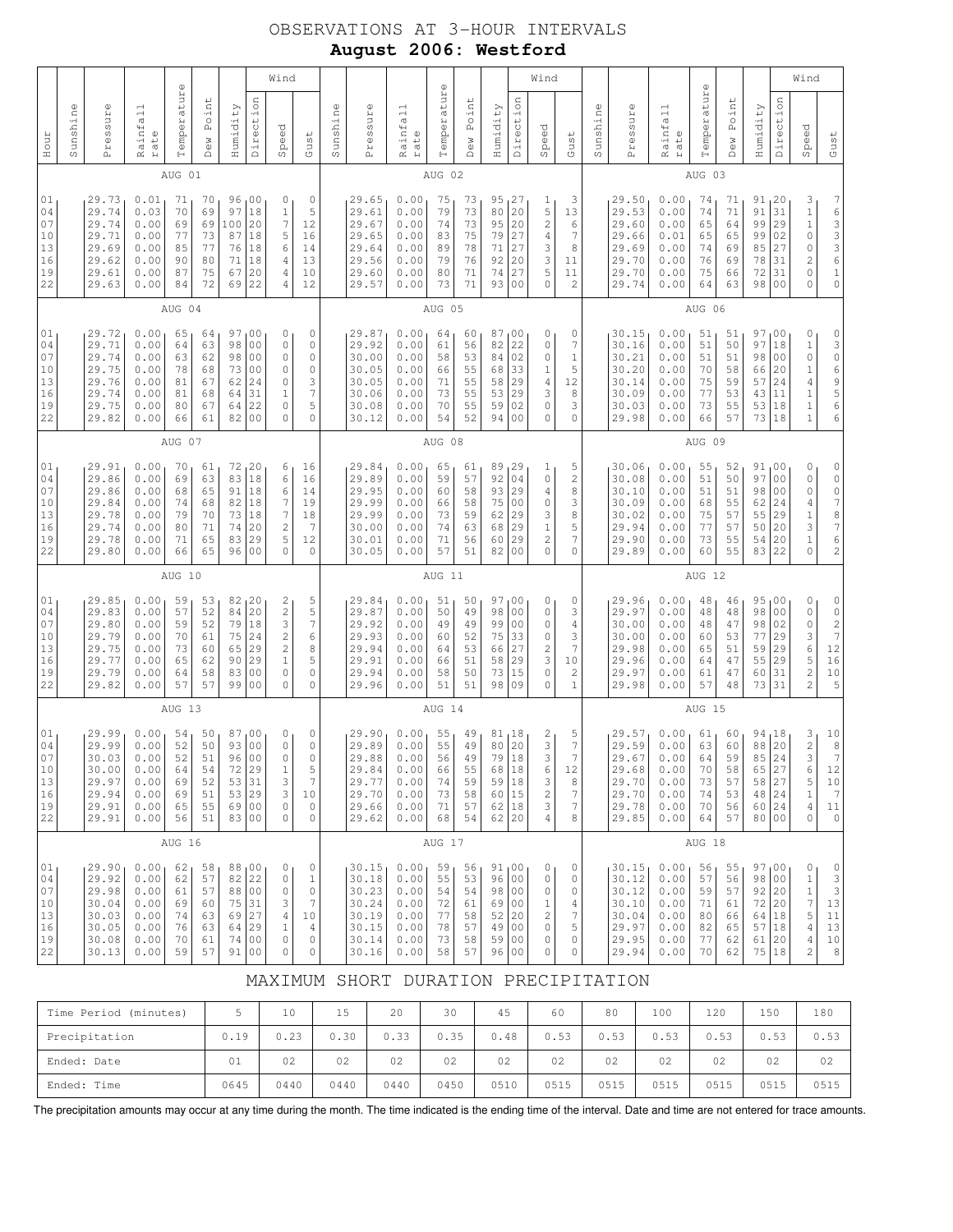# OBSERVATIONS AT 3-HOUR INTERVALS **August 2006: Westford**

| Sunshine                                     | Pressure                                                             |                                                              | Rainfall<br>rate                             | $\mathbb U$<br>Temperatur                    | Point                                                     | Humidity                                                                                                     | Direction                                                                                                                                                                                                | Wind<br>Speed | Sunshine | Pressure                                                             | Rainfall<br>rate                                             | $\omega$<br>Temperatur                       | Point                                        | Humidity                                      | Direction                                                                                                  | Speed                                                                                            | Wind                                                                              | Sunshine | Pressure                                                             | Rainfall                                                     | $\circ$<br>Temperatur                        | Point                                        | Humidity                                     | Direction                                                                                                             | Wind<br>Speed                                                                                                   |
|----------------------------------------------|----------------------------------------------------------------------|--------------------------------------------------------------|----------------------------------------------|----------------------------------------------|-----------------------------------------------------------|--------------------------------------------------------------------------------------------------------------|----------------------------------------------------------------------------------------------------------------------------------------------------------------------------------------------------------|---------------|----------|----------------------------------------------------------------------|--------------------------------------------------------------|----------------------------------------------|----------------------------------------------|-----------------------------------------------|------------------------------------------------------------------------------------------------------------|--------------------------------------------------------------------------------------------------|-----------------------------------------------------------------------------------|----------|----------------------------------------------------------------------|--------------------------------------------------------------|----------------------------------------------|----------------------------------------------|----------------------------------------------|-----------------------------------------------------------------------------------------------------------------------|-----------------------------------------------------------------------------------------------------------------|
| Hour                                         |                                                                      |                                                              | AUG 19                                       | Dew                                          |                                                           |                                                                                                              |                                                                                                                                                                                                          |               | Gust     |                                                                      |                                                              |                                              | Dew<br>AUG 20                                |                                               |                                                                                                            |                                                                                                  | Gust                                                                              |          |                                                                      | rate                                                         |                                              | Dew<br>AUG 21                                |                                              |                                                                                                                       |                                                                                                                 |
| 01<br>04<br>07<br>10<br>13<br>16<br>19<br>22 | 29.93<br>29.89<br>29.92<br>29.90<br>29.87<br>29.85<br>29.83<br>29.80 | 0.00<br>0.00<br>0.00<br>0.00<br>0.00<br>0.01<br>0.00<br>0.00 | 67<br>67<br>66<br>72<br>74<br>67<br>66<br>65 | 60<br>59<br>60<br>62<br>64<br>65<br>64<br>65 | 78<br>76<br>80<br>71<br>72<br>91<br>96<br>98              | 18<br>18<br>20<br>18<br>20<br>20<br>18<br>18                                                                 | 7<br>3<br>3<br>6<br>$\overline{c}$<br>6<br>5<br>13<br>3<br>11<br>3<br>7<br>5<br>12<br>$\circ$<br>$\overline{c}$                                                                                          |               |          | 29.75<br>29.68<br>29.67<br>29.67<br>29.69<br>29.68<br>29.72<br>29.78 | 0.02<br>0.00<br>0.01<br>0.00<br>0.01<br>0.00<br>0.00<br>0.00 | 64<br>64<br>63<br>64<br>66<br>67<br>63<br>59 | 63<br>64<br>62<br>64<br>65<br>66<br>63<br>58 | 98<br>99<br>99<br>99<br>98<br>95<br>99<br>99  | 15<br>0 <sub>0</sub><br>06<br>09<br>13<br>0 <sup>0</sup><br>29<br>24                                       | 0<br>$\mathbf{2}$<br>$\mathbb O$<br>$\mathbf 1$<br>0<br>$\circ$<br>7<br>5                        | 2<br>5<br>$1\,$<br>3<br>3<br>$\circ$<br>12<br>10                                  |          | 29.80<br>29.81<br>29.89<br>29.93<br>29.95<br>29.93<br>29.95<br>29.96 | 0.00<br>0.00<br>0.01<br>0.00<br>0.00<br>0.00<br>0.00<br>0.00 | 58<br>57<br>55<br>58<br>61<br>70<br>64<br>56 | 57<br>57<br>55<br>57<br>61<br>63<br>61<br>55 | 98<br>99<br>99<br>99<br>79<br>90             | 97,29<br>27<br>29<br>0 <sub>0</sub><br>31<br>0 <sub>0</sub><br>0 <sub>0</sub><br>98 00                                | 4<br>$\sqrt{2}$<br>$\mathbf 1$<br>$\mathbb O$<br>$\overline{c}$<br>$\mathbf 1$<br>$\mathbb O$<br>$\circ$        |
|                                              |                                                                      |                                                              | AUG 22                                       |                                              |                                                           |                                                                                                              |                                                                                                                                                                                                          |               |          |                                                                      |                                                              |                                              | AUG 23                                       |                                               |                                                                                                            |                                                                                                  |                                                                                   |          |                                                                      |                                                              |                                              | AUG 24                                       |                                              |                                                                                                                       |                                                                                                                 |
| 01<br>04<br>07<br>10<br>13<br>16<br>19<br>22 | 29.97<br>29.95<br>29.96<br>29.95<br>29.91<br>29.89<br>29.90<br>29.93 | 0.00<br>0.00<br>0.00<br>0.00<br>0.00<br>0.00<br>0.00<br>0.00 | 58<br>57<br>56<br>62<br>71<br>75<br>68<br>62 | 57<br>56<br>55<br>58<br>61<br>63<br>62<br>57 | 97 <sub>1</sub><br>98<br>96<br>87<br>70<br>65<br>80<br>84 | 20<br>20<br>20<br>18<br>20<br>29<br>0 <sub>0</sub><br>0 <sub>0</sub>                                         | 4<br>1<br>5<br>$\mathbb O$<br>$\overline{7}$<br>3<br>5<br>12<br>7<br>4<br>8<br>4<br>$\circ$<br>$\mathbb O$<br>0<br>0                                                                                     |               |          | 29.94<br>29.94<br>29.97<br>29.99<br>29.97<br>29.94<br>29.93<br>29.95 | 0.00<br>0.00<br>0.00<br>0.00<br>0.00<br>0.00<br>0.00<br>0.00 | 56<br>55<br>54<br>61<br>68<br>69<br>62<br>52 | 53<br>53<br>51<br>50<br>52<br>53<br>51<br>48 | 94<br>90<br>68<br>57<br>56<br>67<br>88        | 91,00<br>0 <sub>0</sub><br>0 <sub>0</sub><br>29<br>27<br>29<br>0 <sub>0</sub><br>0 <sub>0</sub>            | 0<br>$\mathbb O$<br>$\mathbb O$<br>$1\,$<br>5<br>3<br>$\mathbb O$<br>0                           | 0<br>$\mathbb O$<br>$\overline{4}$<br>3<br>11<br>12<br>$\mathbf 0$<br>$\mathbb O$ |          | 29.97<br>29.94<br>29.98<br>30.00<br>29.97<br>29.96<br>29.97<br>30.01 | 0.00<br>0.00<br>0.00<br>0.00<br>0.00<br>0.00<br>0.00<br>0.00 | 50<br>51<br>50<br>64<br>67<br>64<br>60<br>49 | 49<br>51<br>49<br>54<br>50<br>51<br>52<br>48 | 98<br>97<br>71<br>54<br>63<br>74             | 93,00<br>0 <sub>0</sub><br>0 <sub>0</sub><br>24<br>24<br>0 <sub>0</sub><br>0 <sub>0</sub><br>96<br>0 <sub>0</sub>     | $\mathbb O$<br>$\mathbb O$<br>$\circ$<br>$\mathbf{1}$<br>3<br>$\mathbf{1}$<br>$\mathbb O$<br>$\circ$            |
|                                              | AUG 25                                                               |                                                              |                                              |                                              |                                                           |                                                                                                              |                                                                                                                                                                                                          |               |          |                                                                      |                                                              | AUG 26                                       |                                              |                                               |                                                                                                            |                                                                                                  |                                                                                   |          |                                                                      |                                                              | AUG 27                                       |                                              |                                              |                                                                                                                       |                                                                                                                 |
| 01<br>04<br>07<br>10<br>13<br>16<br>19<br>22 | 30.01<br>30.00<br>30.04<br>30.03<br>30.02<br>30.00<br>30.04<br>30.08 | 0.00<br>0.00<br>0.00<br>0.00<br>0.00<br>0.00<br>0.00<br>0.00 | 46<br>47<br>48<br>65<br>70<br>70<br>61<br>53 | 45<br>47<br>48<br>54<br>53<br>54<br>52<br>47 | 98<br>98<br>66<br>56<br>57<br>71<br>82                    | 97,00<br>0 <sub>0</sub><br>0 <sub>0</sub><br>0 <sub>0</sub><br>27<br>24<br>0 <sub>0</sub><br>0 <sub>0</sub>  | 0<br>$\mathbb O$<br>$\circ$<br>0<br>$\overline{c}$<br>0<br>$\overline{c}$<br>0<br>$\overline{\phantom{a}}$<br>$\overline{c}$<br>$\overline{\phantom{a}}$<br>$\overline{c}$<br>6<br>$\mathbf 1$<br>0<br>0 |               |          | 30.09<br>30.09<br>30.16<br>30.18<br>30.16<br>30.14<br>30.14<br>30.16 | 0.00<br>0.00<br>0.00<br>0.00<br>0.00<br>0.00<br>0.00<br>0.00 | 48<br>46<br>44<br>65<br>70<br>73<br>66<br>55 | 46<br>45<br>43<br>58<br>53<br>59<br>57<br>55 | 94<br>97<br>97<br>78<br>54<br>61<br>73<br>97  | 100<br>0 <sub>0</sub><br>0 <sub>0</sub><br>33<br>0 <sub>0</sub><br>29<br>18<br>0 <sub>0</sub>              | $\mathbb O$<br>$\mathbb O$<br>$\mathbf 0$<br>$\mathbf{1}$<br>$\,1\,$<br>1<br>$\circ$<br>$\circ$  | $\mathbf 0$<br>0<br>0<br>3<br>3<br>5<br>$\overline{c}$<br>$\circ$                 |          | 30.14<br>30.11<br>30.09<br>30.09<br>30.04<br>29.98<br>29.95<br>29.94 | 0.00<br>0.00<br>0.00<br>0.01<br>0.00<br>0.00<br>0.00<br>0.00 | 58<br>58<br>60<br>55<br>57<br>56<br>57<br>58 | 54<br>54<br>56<br>53<br>55<br>54<br>55<br>55 | 87<br>89<br>96<br>93<br>94<br>93             | 86, 20<br>20<br>20<br>18<br>11<br>18<br>22<br>90118                                                                   | $\sqrt{2}$<br>$\mathbb O$<br>$\mathbf{1}$<br>6<br>4<br>5<br>6<br>7                                              |
|                                              |                                                                      |                                                              | AUG 28                                       |                                              |                                                           |                                                                                                              |                                                                                                                                                                                                          |               |          |                                                                      |                                                              |                                              | AUG 29                                       |                                               |                                                                                                            |                                                                                                  |                                                                                   |          |                                                                      |                                                              |                                              | AUG 30                                       |                                              |                                                                                                                       |                                                                                                                 |
| 01<br>04<br>07<br>10<br>13<br>16<br>19<br>22 | 29.93<br>29.91<br>29.92<br>29.92<br>29.88<br>29.88<br>29.86<br>29.88 | 0.00<br>0.00<br>0.00<br>0.00<br>0.00<br>0.00<br>0.00<br>0.00 | 57<br>58<br>57<br>58<br>69<br>69<br>65<br>61 | 56<br>58<br>56<br>58<br>64<br>63<br>61<br>60 | 97<br>97<br>99<br>83<br>82<br>89<br>96                    | 96, 20<br>18<br>0 <sub>0</sub><br>06<br>0 <sub>0</sub><br>0 <sub>0</sub><br>0 <sub>0</sub><br>0 <sub>0</sub> | 7<br>4<br>$1\,$<br>6<br>0<br>0<br>3<br>$\mathbf 1$<br>3<br>$\mathbf 1$<br>5<br>$\mathbf{1}$<br>0<br>$\mathbf 0$<br>$\overline{0}$<br>0                                                                   |               |          | 29.84<br>29.83<br>29.83<br>29.83<br>29.80<br>29.78<br>29.80<br>29.83 | 0.00<br>0.00<br>0.00<br>0.00<br>0.00<br>0.00<br>0.00<br>0.00 | 57<br>58<br>59<br>61<br>71<br>73<br>68<br>58 | 56<br>58<br>58<br>60<br>65<br>65<br>62<br>58 | 98<br>99<br>99<br>99<br>83<br>75<br>81<br>100 | 00 ا<br>0 <sub>0</sub><br>0 <sub>0</sub><br>0 <sub>0</sub><br>06<br>29<br>0 <sub>0</sub><br>0 <sub>0</sub> | 0<br>$\mathsf{O}\xspace$<br>$\mathbb O$<br>$\mathbf 1$<br>$\mathbf 1$<br>5<br>$\circ$<br>$\circ$ | 2<br>$\mathbb O$<br>0<br>$\overline{2}$<br>$\sqrt{2}$<br>9<br>$\circ$<br>$\circ$  |          | 29.86<br>29.87<br>29.94<br>30.00<br>30.01<br>30.00<br>30.03<br>30.06 | 0.00<br>0.00<br>0.00<br>0.00<br>0.00<br>0.00<br>0.00<br>0.00 | 54<br>57<br>53<br>58<br>63<br>65<br>59<br>45 | 53<br>56<br>53<br>51<br>53<br>50<br>48<br>44 | 98<br>99<br>98<br>80<br>70<br>60<br>67<br>96 | 100<br>0 <sub>0</sub><br>0 <sub>0</sub><br>0 <sub>0</sub><br>29<br>0 <sub>0</sub><br>0 <sub>0</sub><br>0 <sub>0</sub> | $\circ$<br>$\mathbb O$<br>$\mathbf 1$<br>$\mathbf{1}$<br>$\overline{4}$<br>$\sqrt{2}$<br>$\mathbb O$<br>$\circ$ |
|                                              |                                                                      |                                                              | AUG 31                                       |                                              |                                                           |                                                                                                              |                                                                                                                                                                                                          |               |          |                                                                      |                                                              |                                              |                                              |                                               |                                                                                                            |                                                                                                  |                                                                                   |          |                                                                      |                                                              |                                              |                                              |                                              |                                                                                                                       |                                                                                                                 |
| 01<br>04<br>07<br>10<br>13<br>16<br>19<br>22 | 30.11<br>30.13<br>30.18<br>30.23<br>30.23<br>30.23<br>30.25<br>30.28 | 0.00<br>0.00<br>0.00<br>0.00<br>0.00<br>0.00<br>0.00<br>0.00 | 43<br>42<br>42<br>59<br>66<br>67<br>62<br>50 | 42<br>42<br>41<br>50<br>55<br>55<br>53<br>49 | 97<br>98<br>71<br>69<br>65<br>74<br>97                    | 96,00<br>0 <sub>0</sub><br>0 <sub>0</sub><br>0 <sub>0</sub><br>29<br>29<br>0 <sub>0</sub><br>0 <sub>0</sub>  | $\mathbb O$<br>0<br>0<br>0<br>$\mathbb O$<br>$\circ$<br>$\boldsymbol{7}$<br>2<br>2<br>6<br>3<br>$\boldsymbol{7}$<br>$\mathsf{O}\xspace$<br>0<br>$\circ$<br>0                                             |               |          |                                                                      |                                                              |                                              |                                              |                                               |                                                                                                            |                                                                                                  |                                                                                   |          |                                                                      |                                                              |                                              |                                              |                                              |                                                                                                                       |                                                                                                                 |

### NOTES:

Units are: Temperature= °F, Wind=mph, Pressure=Inches Hg, Precipitation=inches.<br>Wind Direction: Directions are those from which the wind is blowing, indicated in tens of degrees<br>from true north: i.e., 09 for East, 18 for S

Wind Gust: The maximum instantaneous wind speed for the 10-minute period preceding the observation.

 Rainfall Rate: The instantaneous rainfall rate at the time of observation, calculated by timing consecutive 0.01" pulses from the electronic rain gauge and interpolating this rate for one hour.

## WEATHER NOTES SUMMARY BY HOUR

|     |                                              |          |                                                                              | Averages                                     | Resultant<br>Wind                            |                                              |                                                      |                                              |                                                      |
|-----|----------------------------------------------|----------|------------------------------------------------------------------------------|----------------------------------------------|----------------------------------------------|----------------------------------------------|------------------------------------------------------|----------------------------------------------|------------------------------------------------------|
| 'n. | Hour                                         | Sunshine | Ф<br>Pressur                                                                 | Temperature                                  | Point<br>Dew                                 | Humidity                                     | Speed<br>Wind                                        | Direction                                    | Speed                                                |
|     | 01<br>04<br>07<br>10<br>13<br>16<br>19<br>22 |          | 29.906<br>29.904<br>29.937<br>29.945<br>29.923<br>29.899<br>29.904<br>29.923 | 58<br>58<br>57<br>66<br>72<br>72<br>68<br>60 | 56<br>56<br>55<br>59<br>60<br>60<br>58<br>56 | 92<br>93<br>94<br>78<br>68<br>67<br>72<br>89 | 1.0<br>1.0<br>1.2<br>2.5<br>3.0<br>2.3<br>1.6<br>0.8 | 21<br>20<br>21<br>22<br>25<br>26<br>24<br>21 | 0.8<br>0.7<br>0.9<br>1.3<br>1.7<br>1.2<br>1.1<br>0.6 |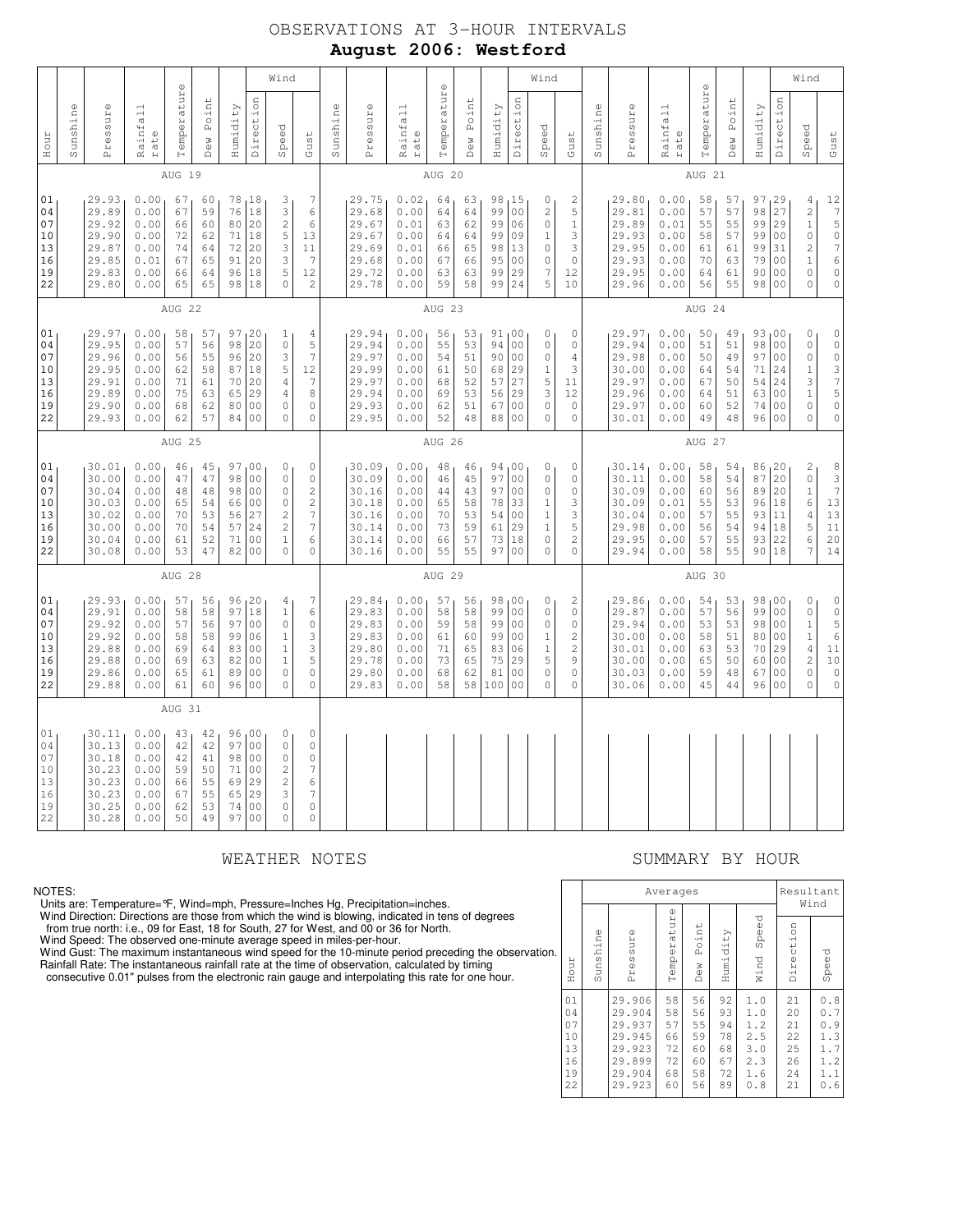# HOURLY PRECIPITATION (Water Equivalent) **August 2006: Westford**

| Date                                                      |              | A.M. Hour Ending at |      |    |    |                                                                        |    |    |    |      |                                    |    |                          |          |      | P.M. Hour Ending at                                                                                                                  |               |          |    |    |                      |    |      |                                                                |                                  |  |  |
|-----------------------------------------------------------|--------------|---------------------|------|----|----|------------------------------------------------------------------------|----|----|----|------|------------------------------------|----|--------------------------|----------|------|--------------------------------------------------------------------------------------------------------------------------------------|---------------|----------|----|----|----------------------|----|------|----------------------------------------------------------------|----------------------------------|--|--|
|                                                           | 01           | 02                  | 0.3  | 04 | 05 | 06                                                                     | 07 | 08 | 09 | 10   | 11                                 | 12 | 01                       | 02       | 03   | 04                                                                                                                                   | 05            | 06       | 07 | 08 | 09                   | 10 | 11   | 12                                                             | Date                             |  |  |
| 01<br>02<br>03<br>04<br>05                                |              | $0.06 \, 0.02$      | 0.01 |    |    | $0.13 \mid 0.06 \mid 0.09 \mid 0.23 \mid 0.02$<br>0.370.16<br>0.020.01 |    |    |    |      | 0.070.05                           |    |                          |          |      | $0.14 \mid 0.15$                                                                                                                     |               | 0.01     |    |    |                      |    | 0.01 |                                                                | 01<br>02<br>03<br>03<br>04<br>05 |  |  |
| 06<br>$07$<br>$08$<br>$09$<br>10                          |              |                     |      |    |    |                                                                        |    |    |    |      |                                    |    |                          | 0.010.04 |      |                                                                                                                                      | 0.10          |          |    |    |                      |    |      |                                                                | 06<br>07<br>08<br>09<br>09<br>10 |  |  |
| $\begin{array}{c} 11 \\ 12 \\ 13 \end{array}$<br>14<br>15 |              |                     |      |    |    |                                                                        |    |    |    | 0.01 |                                    |    |                          |          |      |                                                                                                                                      |               |          |    |    | 0.03<br>0.01         |    | 0.01 | $\begin{array}{c c} & 11 \\ 12 \\ 13 \\ 0.10 & 14 \end{array}$ | 15                               |  |  |
| $\begin{array}{c} 16 \\ 17 \\ 18 \end{array}$<br>19       | 20 0.27 0.14 |                     |      |    |    | [0.01]0.18]0.16]0.14]0.07]0.04]0.03                                    |    |    |    |      |                                    |    | 0.13 0.17 0.04 0.01 0.01 |          |      |                                                                                                                                      | 0.0300.190.02 | 0.010.01 |    |    | $0.01$ $0.01$ $0.01$ |    |      | $\begin{bmatrix} 16 \\ 17 \\ 18 \\ 0.02 \\ 19 \end{bmatrix}$   | 20                               |  |  |
| $\begin{array}{l} 21 \\ 22 \\ 23 \\ 24 \end{array}$<br>25 |              | 0.01                | 0.01 |    |    |                                                                        |    |    |    |      | 0.01 0.03 0.02 0.02 0.01 0.03 0.03 |    |                          |          |      |                                                                                                                                      |               |          |    |    |                      |    |      |                                                                |                                  |  |  |
| 26<br>27<br>$\begin{array}{c} 28 \\ 29 \end{array}$<br>30 | 0.04 0.02    |                     |      |    |    | 0.01                                                                   |    |    |    |      | $0.01$ 0.10 0.07 0.03              |    |                          |          | 0.01 | 0.010.050.070.02                                                                                                                     |               |          |    |    |                      |    |      |                                                                | 26<br>27<br>28<br>29<br>29<br>30 |  |  |
| 31                                                        |              |                     |      |    |    |                                                                        |    |    |    |      |                                    |    |                          |          |      |                                                                                                                                      |               |          |    |    |                      |    |      |                                                                | 31                               |  |  |
|                                                           |              |                     |      |    |    |                                                                        |    |    |    |      |                                    |    |                          |          |      | Sum 0.37 0.19 0.02 0.14 0.63 0.44 0.40 0.11 0.07 0.22 0.15 0.19 0.17 0.05 0.21 0.24 0.36 0.06 0.01 0.01 0.01 0.05 0.01 0.02 0.12 Sum |               |          |    |    |                      |    |      |                                                                |                                  |  |  |

During a frozen precipitation event, hourly precipitation totals may not be recorded. In this case, daily amounts are typically entered in the last column (hour ending at 12 A.M.)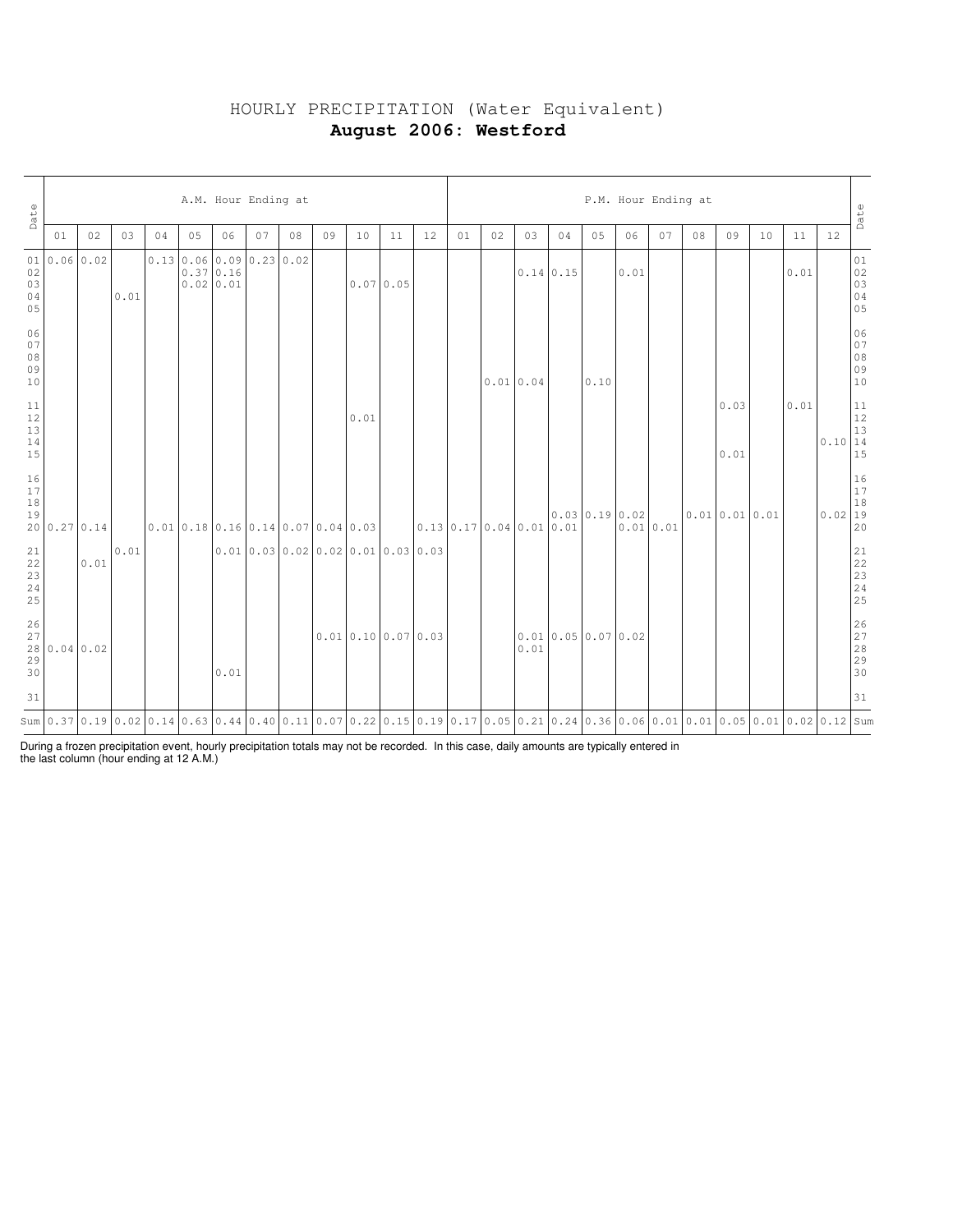HOUR-BY-HOUR DATA **August 2006: Westford**